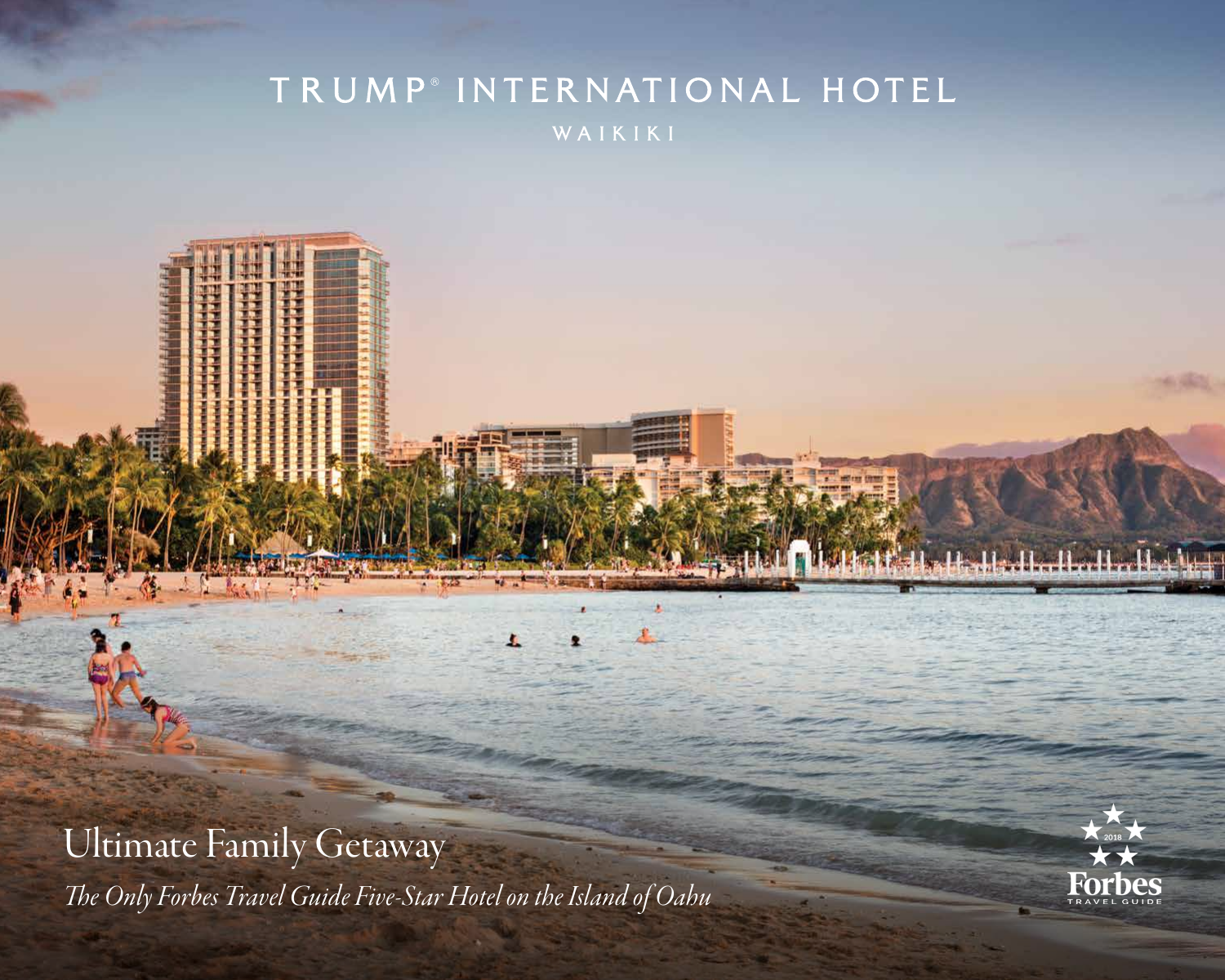Trump International Hotel Waikiki is the Only Forbes Travel Guide Five-Star Hotel on the Island of Oahu. Located on the corner of Saratoga & Kalia road, Trump International Hotel Waikiki is less than a two minute walk from the beach & in the heart of Waikiki's vibrant entertainment scene, exclusive boutiques and world-class restaurants.





# Your time away is precious. *Never settle.*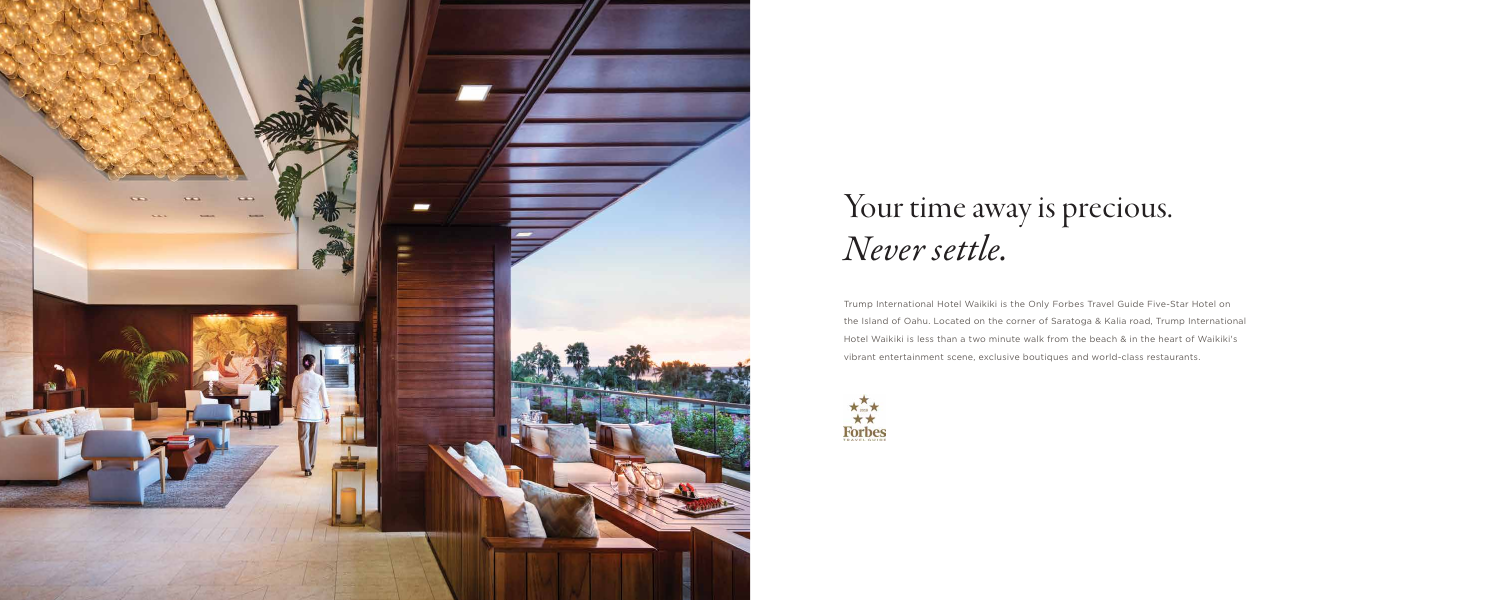

### TRUMP ATTACHÉ®

#### **GUEST ROOMS & SUITES**

*Thoughtfully designed guest rooms sleep up to four guests and include:*

- Fully-equipped kitchenettes
- Sofa sleepers with memory foam mattresses
- Italian marble baths with deep soaking tubs
- Toto® washlets
- Most with private lanai (balconies)

*Luxurious residential-style one, two, and three bedroom suites sleep up to eight guests and include:*

- Fully-equipped gourmet kitchens
- Wine refrigerator
- In-suite washer/dryer
- Sofa sleepers with memory foam mattresses
- Italian marble baths with deep soaking tubs
- Toto washlets
- Private lanai (balcony)

Trump Attaché transcends the traditional concierge or butler, delivering customized service to our guests and their young traveling companions.

Any request can be granted, no matter how specific – from personal shopping to custom-stocked kitchens, your family's hotel stay will feel like home and exceed your every expectation.

#### **HOTEL AMENITIES**

### *Enjoy family time on Waikiki Beach*

insulated bags, prepared with bottled water, fresh fruit,

- 
- Beach area less than a two minute walk from hotel - Beach chaise lounges and parasols available daily to rent - Complimentary beach bag service includes use of
- and beach towels
- Infinity Pool and hot tub open from 6:00 a.m. to 10:00 p.m. daily
- Complimentary use of PC & Apple computers and printer in library
- 
- & yoga mats
- Complimentary wifi
- 24-hour in-room dining service
- Private in-suite chef service available upon request
- Twice-daily maid service
- Grocery stocking service
- Toto® washlets in all guest rooms and suites

- Complimentary use of 24-hour fitness center
- Complimentary TravelFit service provides work out apparel
	-

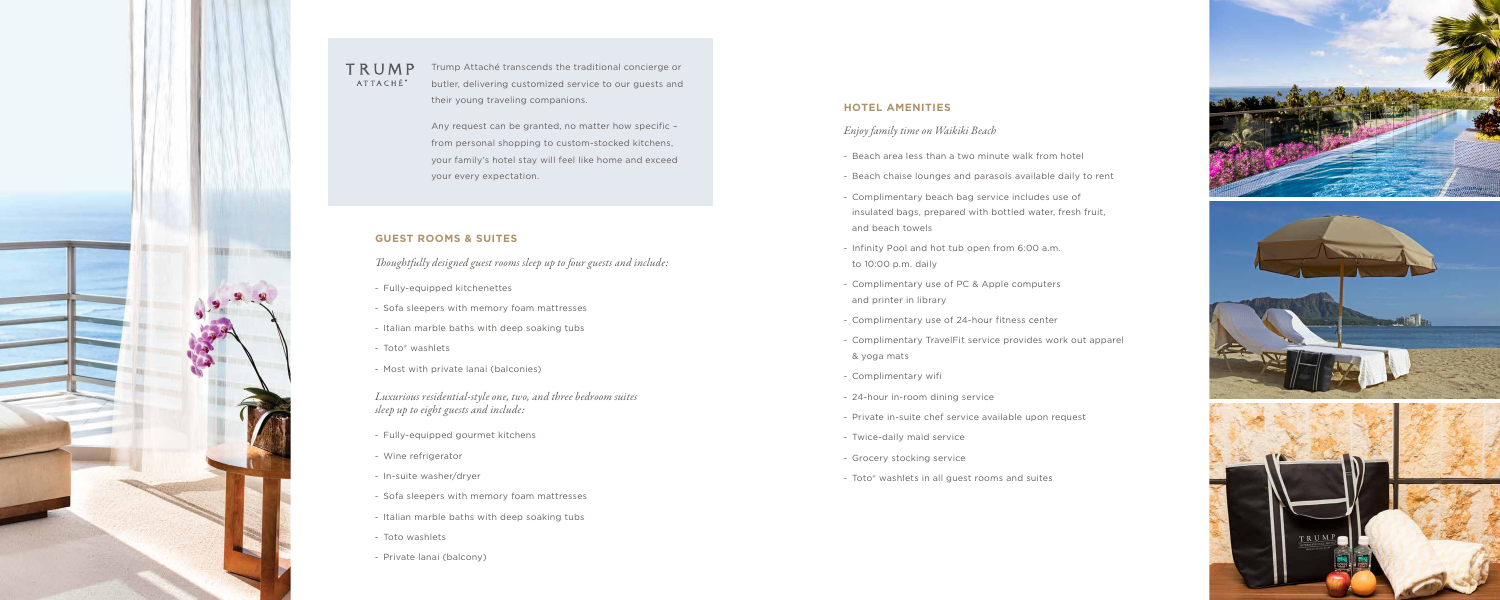

### **BABY AMENITIES**

*Complimentary Baby Amenities for use during your stay with us*

- Wooden crib with plush linens
- Baby stroller
- Baby bathtime kit with tearless hair and body wash, and skin lotion
- Baby swimming diapers at the pool
- Baby bath tub\*
- Diaper Genie\*
- Baby monitor\*
- Baby-proofing of the guestroom
	- *Safety covers on electrical outlets cabinet locks, and table corner protection*

### **CHILDRENS' AMENITIES**

*Complimentary Childrens' Amenities for use during your stay with us*

- Kid-sized Trump embroidered robes
- Kid-sized Trump embroidered slippers
- Bathroom step stool

#### **KEEPSAKE AMENITIES**

- *Yours to enjoy and take home*
- Custom Trump Kids embroidered stuffed animal
- Custom welcome letter with activity suggestions
- Kids in-room dining menu

### **ENTERTAINMENT AMENITIES\***

- *Additional complimentary items for use during your stay*
	-
- Traditional American board games
- Nintendo Wii game system and games
- Family-friendly DVD library
- 
- Children's books



223 Saratoga Road, Honolulu, Hawaii 96815



*\* Available on request from Trump Attaché* 1.877.683.7401 | International +1.808.683.7401 *®*